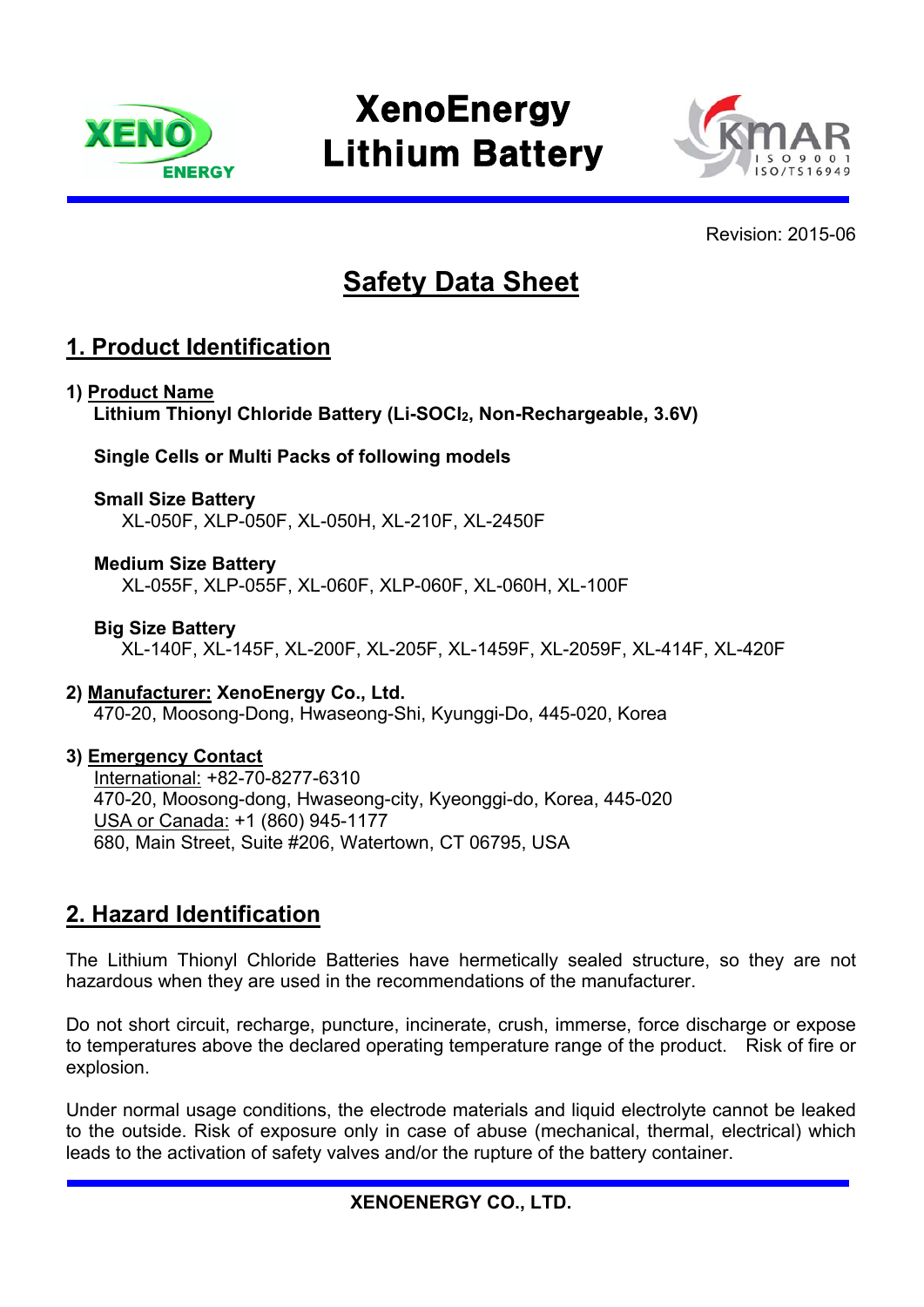## **3. Composition and Information on Ingredients**

| Substance               | CAS No.   | Approximate percent |                      |           |
|-------------------------|-----------|---------------------|----------------------|-----------|
|                         |           | of total weight (%) | <b>Hazard Symbol</b> | R-phrases |
| <b>Lithium Metal</b>    | 7439-93-2 | $3 - 5$             | F, C                 | 14/15-34  |
| <b>Thionyl Chloride</b> | 7719-09-7 | $33 - 45$           |                      | 14-34-37  |
| Aluminum                | 7446-70-0 | $2 - 5$             |                      |           |
| Chloride                |           |                     |                      |           |
| Lithium Chloride        | 7447-41-8 | 1-2                 |                      |           |
| Carbon                  | 1333-86-4 | $3-5$               |                      |           |

Hazard Symbols: C Corrosive / F Highly flammable

R-Phrases: R 14 Reacts violently with water

R 14/15 Reacts violently with water liberating extremely flammable gases

- R 34 Causes burns
- R 37 Irritating to respiratory system

## **4. First Aid Measures**

- **Eye Contact -** Immediately flush eye with plenty of water for at least 15 minutes. Seek medical attention.
- **Skin Contact -** Immediately flush skin with plenty of running water for at least 15 minutes. Seek medical attention.
- **Inhalation -** Immediately remove to fresh air. If necessary, administer oxygen and seek medical attention.
- **Ingestion -** Immediately wash mouth with plenty of water and drink plenty of water. Seek medical attention

#### **5. Fire Fighting Measures**

Lith-X (Class D extinguishing media) and Dried Sand are effective extinguishing media on fires involving a few lithium batteries. If cells are already catching a fire, do not use Water, CO2, Halon and Dry Powder or Soda Ash Extinguishers.

If the fire is in adjacent area and the fire is not progressed, CO2 Extinguishers or copious amounts of cold water can be effective extinguishing media to cool down burning Li-SOCl2 cells and batteries.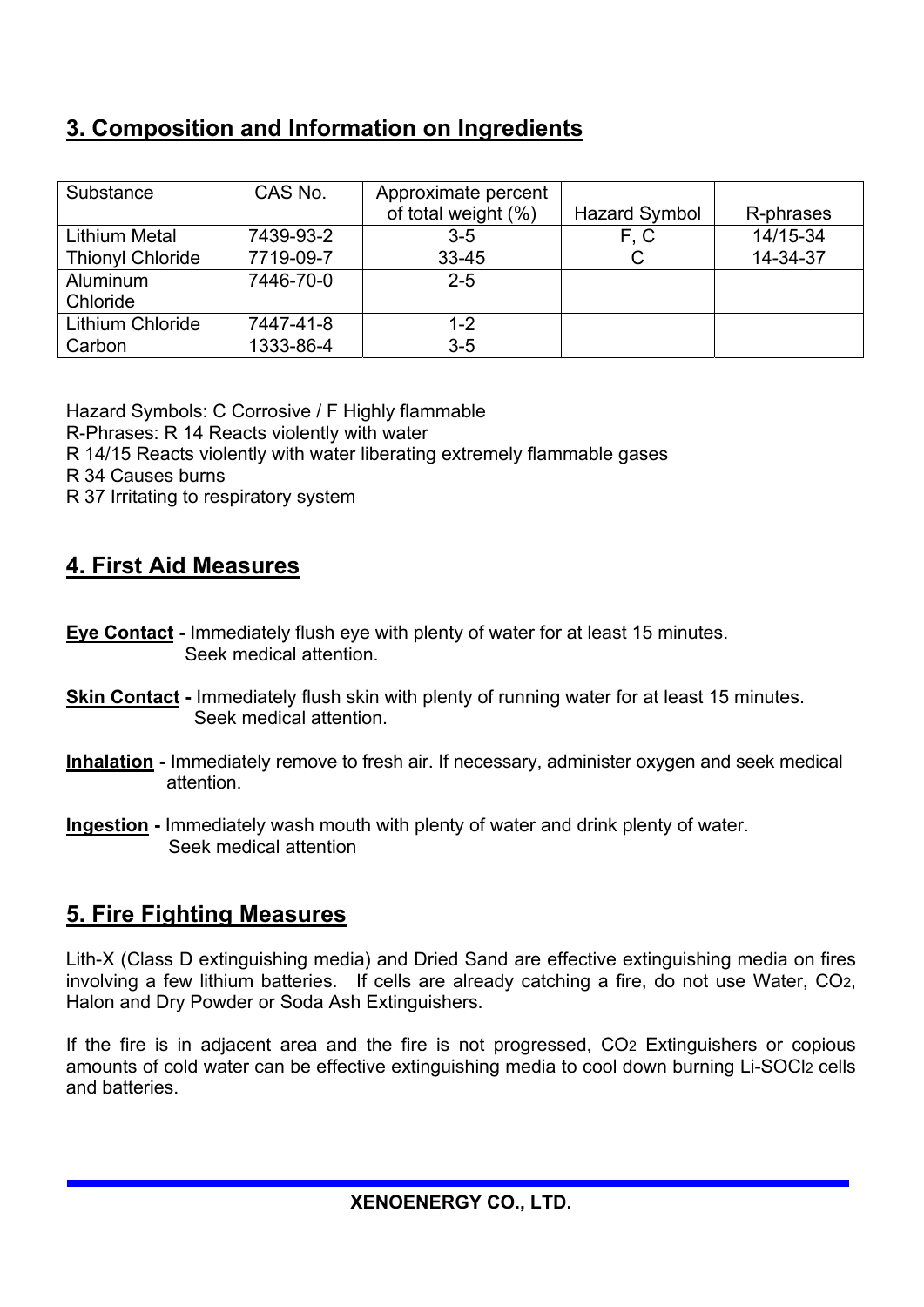## **6. Accidental Release Measures**

Under abusive conditions, the battery contained materials may leak.

Put the leaked batteries into small container or plastic bag adding the neutralizing agents of Sodium carbonate (Na<sub>2</sub>CO<sub>3</sub>), chalk (CaCO<sub>3</sub>) or lime (CaO) powder.

#### **7. Handling and Storage**

- **Handling** Do not crush, puncture or short circuit. Do not directly heat or solder, over charge the battery or forced discharge. Do not throw into fire.
- **Storage -** Store in a cool (below 30℃) and ventilated area with less temperature and moisture effect. Do not place near heating equipment or direct sunlight for a long time. Keep the batteries in original battery package.
- **Others -** Lithium Thionyl Chloride batteries are not rechargeable batteries and should not be charged. Avoid the deformation of batteries by pressure. Keep the recommended usage conditions and temperatures by the manufacturer.

#### **8. Exposure Controls and Personal Protection**

**Respiratory Protection -** As any fire situation is happened, use self-contained breathing apparatus.

**Eye Protection -** Safety glasses are recommended.

**Protective Gloves -** In case of leakage, wear gloves.

**Other Protective Clothing:** In the event of leakage, wear chemical apron.

## **9. Physical and Chemical Properties**

| <b>Melting Point</b>       | N/A                                          | <b>Boiling Point</b>    | N/A   |  |
|----------------------------|----------------------------------------------|-------------------------|-------|--|
| <b>Vapor Pressure</b>      | N/A                                          | <b>Specific Gravity</b> | N/A   |  |
| <b>Vapor Density</b>       | N/A                                          | <b>Physical State</b>   | Solid |  |
| <b>Solubility in Water</b> | N/A                                          | РH                      | N/A   |  |
| Appearance                 | <b>Geometric Solid Object</b>                |                         |       |  |
| Odor                       | If leaked, giving off pungent corrosive odor |                         |       |  |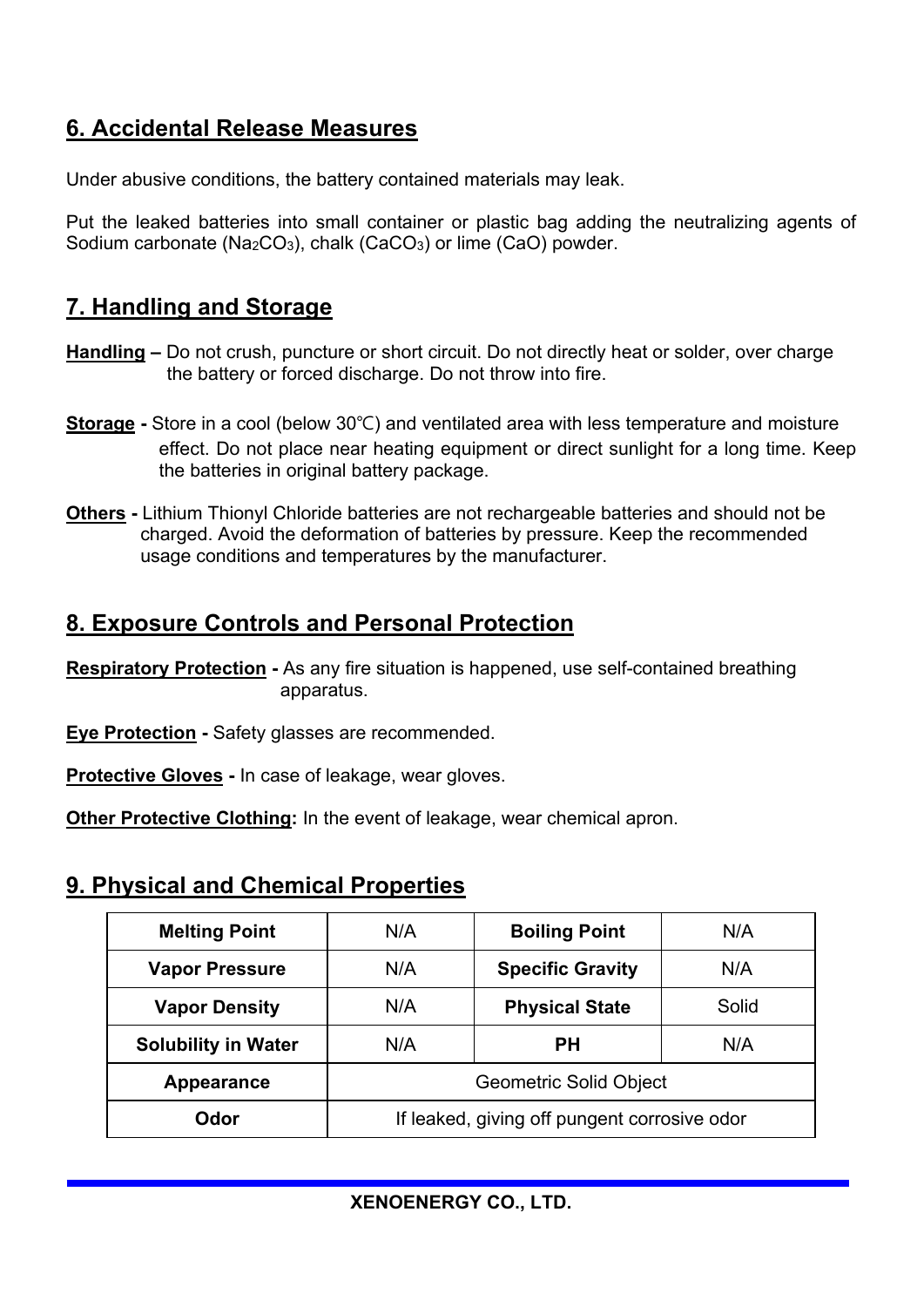## **10. Stability and Reactivity**

**Stability** - Stable (hermetically sealed type, used in recommended conditions)

**Condition to Avoid -** Give too much force, drop, crush & disassemble, short-circuit, recharge, fire & heat above 100℃ (212℉), incinerate and etc.

**Material to Avoid -** Alkali, water, mineral acid

#### **Hazardous Decomposition Products -**

\* Reaction of lithium metal with water: Hydrogen (H2) / Lithium oxide (Li2O) and Lithium hydroxide (LiOH)

- \* Thermal decomposition over 150'C: Hydrochloric acid (HCI) and Sulfur dioxide (SO2)
- \* Electrolyte (Lithium tetrachloroaluminate, LiAlCl4) with water: Hydrochloric acid (HCI) fumes, Lithium oxide (Li2O), Lithium hydroxide (LiOH) and Aluminum hydroxide (Al(OH)3)

## **11. Toxicological Information**

Not Applicable

In the event of rupture or leakage, corrosive fumes from the battery can cause

**Inhalation -** Burn or irritation of the respiratory system

**Eye Contact -** Redness, tearing, burns

**Skin -** Skin irritation and burns

**Ingestion -** Tissue damage to throat and gastro-respiratory track

**Medical conditions generally aggravated by exposure -** eczema, skin allergies, lung injuries, asthma and other respiratory disorders may occur.

## **12. Ecological Information**

- 1) Lithium Thionyl Chloride batteries do not have environmental hazard under normal usage and proper disposal.
- 2) Lithium Thionyl Chloride batteries do not contain mercury, cadmium or other heavy metals.

## **13. Disposal**

1) Dispose under the regulation in each country.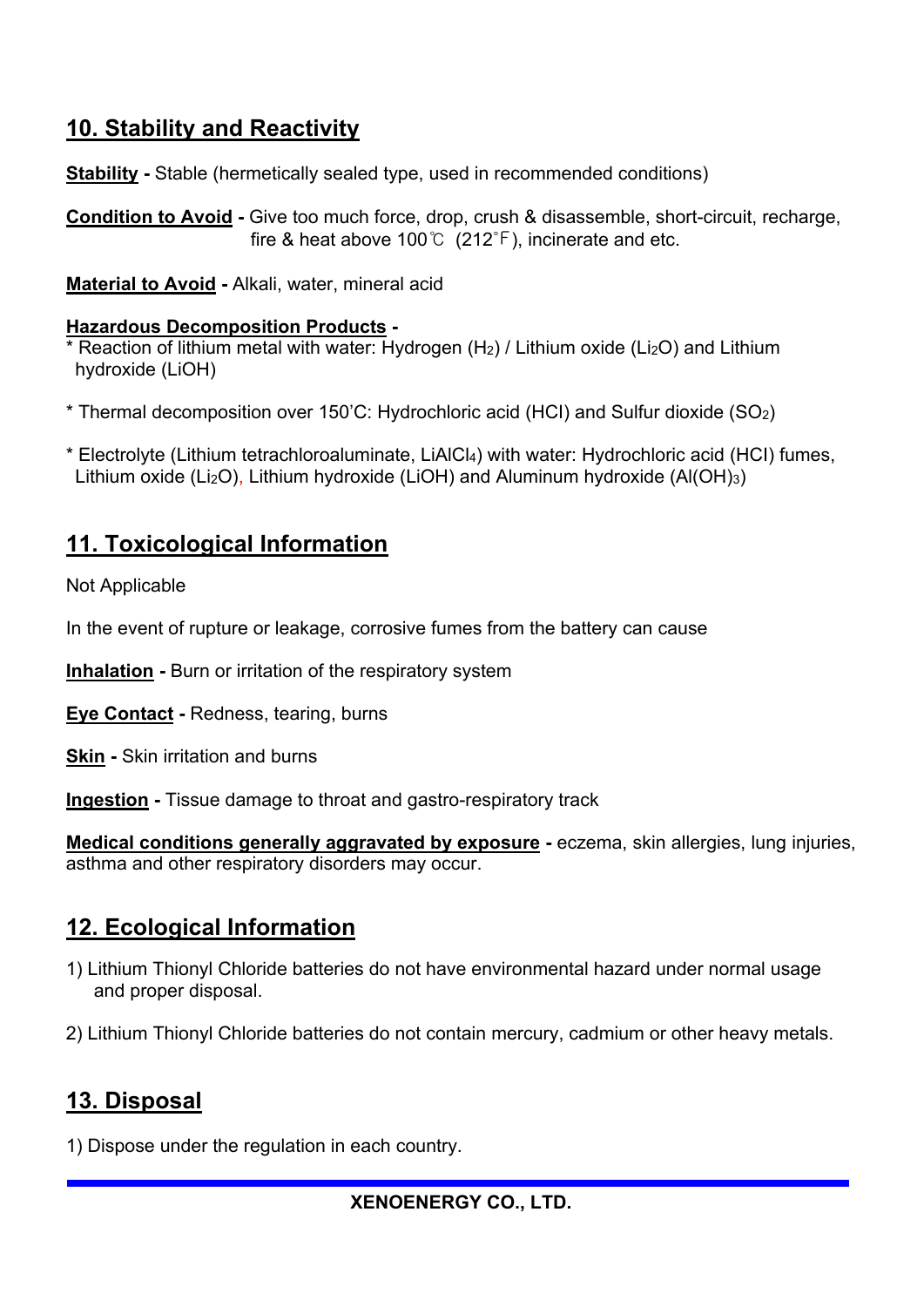2) Dispose by incineration or burial at permitted waste treatment and disposal sites

## **14. Transportation**

- 1) Product Category: Lithium Metal Batteries (with All UN Test Approval)
- 2) UN ID No. UN3090 or UN3091
	- UN 3090: LITHIUM METAL BATTERIES
	- LITHIUM METAL BATTERIES PACKED WITH EQUIPMENT UN 3091: LITHIUM METAL BATTERIES CONTAINED IN EQUIPMENT, or
	- **Lithium metal cells and batteries are considered as Dangerous Goods with UN3090 and UN3091.**
	- **Depending on their lithium metal contents, some cells or batteries may be regarded as non-dangerous goods without Class 9 nomination.**
- 3) Regulation

#### **A. Air Transportation: IATA 56th Edition 2015, Dangerous Goods Regulations**

Small Size Battery: Lithium Contents Cells ≤0.3g

- → Packing Instruction 968 Section II (Special Exception)
	- No Passenger Cargo, Cargo Aircraft Only
	- Package ≤ Net 2.5kg // Label Lithium Battery Handling Label, Cargo Aircraft Only label

Medium Size Battery: Lithium Contents 0.3g< Cells ≤1g

- → Packing Instruction 968 Section IB (Special Exception)
	- No Passenger Cargo, Cargo Aircraft Only
	- Package ≤ Net 2.5kg // Label Lithium Battery Handling Label, Class 9 Label, Cargo Aircraft Only label // DG Declaration
- → Package Instruction 968 Section II (Special Exception)
	- Lithium contents 0.3 < Cells≤ 1g, 0.3g < Batteries≤ 2g:
	- No Passenger Cargo, Cargo Aircraft Only Only Package  $\leq 8$  cells or  $\leq 2$  batteries // Label - Lithium Battery Handling Label, Cargo Aircraft Only label

Big Size Battery: Lithium Contents Cells >1g

- → Package instruction 968 Section IA
	- No Passenger Cargo, Cargo Aircraft Only
	- Package ≤ Net 35kg // Label No Lithium Battery Handling Label, Class 9 Label, Cargo Aircraft Only label // DG Declaration & Certification